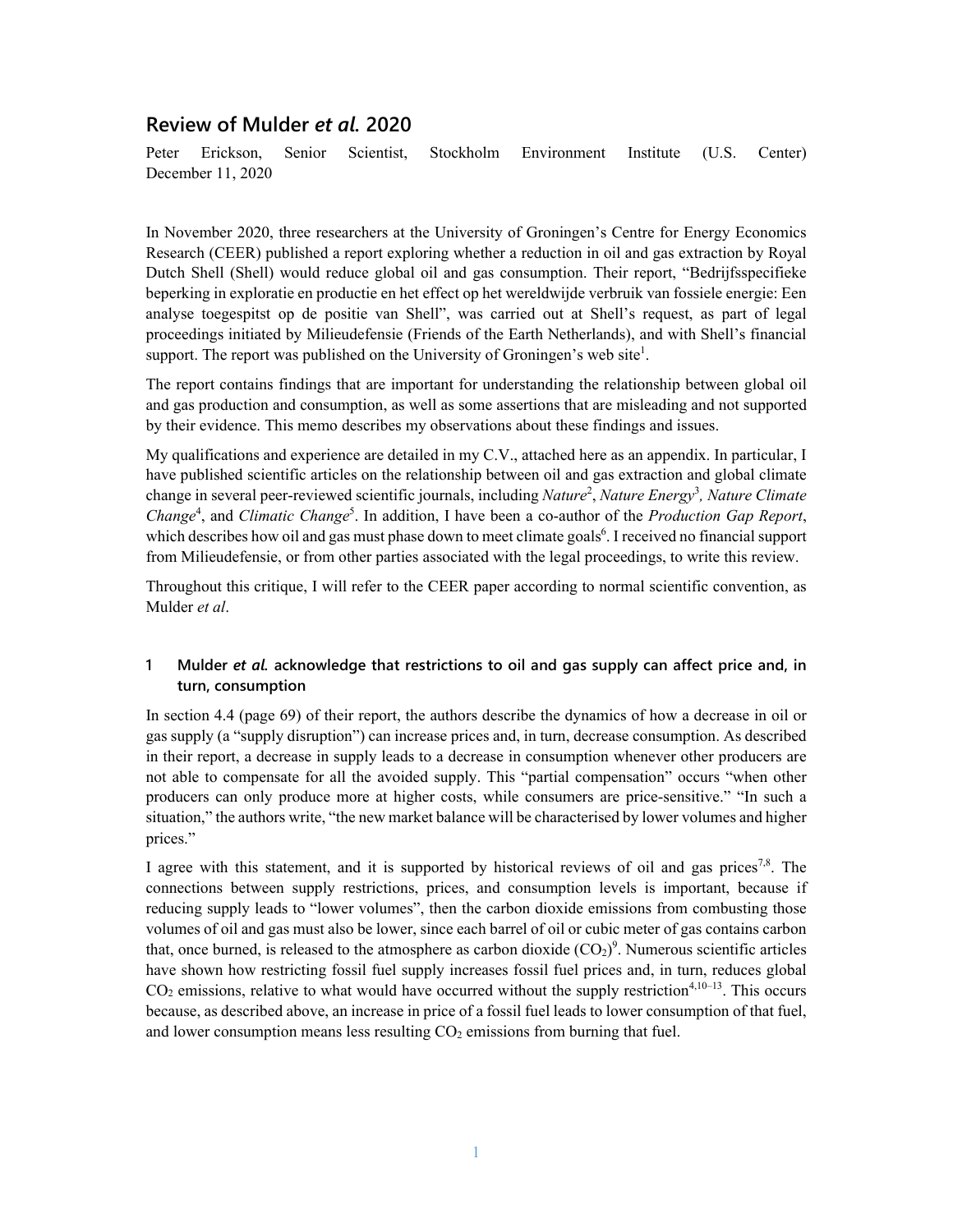### **2 Despite acknowledging the connection between reduced oil and gas supply and prices, Mulder** *et al***. use misleading evidence to downplay the effect of supply restrictions**

Mulder *et al*. introduce figures that they use to downplay the connection between reduced oil and gas supply and prices. These examples are misleading, and upon closer examination, fail to demonstrate what the authors are seeking to show.

For example, the authors introduce Figure 4.3, which shows the gas price in the Netherlands over time (page 71). They assert that Figure 4.3 shows "that a temporary price increase occurred after the announced production limitation, which disappeared after some time." However, it is not possible to determine from the figure whether the price increase "disappeared after some time". Any effect on prices must be measured relative to a counter-factual scenario of what would have happened otherwise *without* the production limitation that occurred in 2012, not just looking at how the price changed from one year to the next after 2012. It is entirely possible that the price in later years (e.g., 2014 and 2015) would have been even *lower* if not for the production limitation back in 2012, and therefore that, contrary to the authors' assertions, that the production limitation did indeed have an enduring effect.

Furthermore, the authors make another error in comparing the size of the gas price increase in 2012 to the size of other price increases in later years. ("Measured over a period of a few years, this price effect is minimal compared to other effects on the gas price"). The size of "other effects on the gas price" due to factors (here, air temperature and corresponding demand for gas heating) *other* than production limitations does not invalidate the existence of the price increase in 2012 or its relationship to the production limitation. Whether other factors (beyond production limitations) *also* affect price is irrelevant. This is therefore a logical flaw in Mulder *et al.*'s argument: just because the effect of a production limitation is small compared to other effects does not mean it does not exist. What is important here is that, as the authors acknowledge, prices did increase, not the authors' subjective characterization of the effects as "no significant price effects", and of gas prices being "hardly influenced." Crucially, if the prices increase, then, because consumers are price-sensitive $14,15$ , it is also true that consumption decreases, as well as that the producers not affected by the restrictions were higher cost (see argument #1, above).

Mulder *et al*. make a similar mistake in their figure about oil, in Figure 4.5 (page 75). Here, they argue "that prolonged and significant interruptions in oil production do not seem to have hindered a steady increase in world oil consumption," since world oil consumption continued an upward trend. But, as for their gas analysis, here the authors confuse an increase *over time* for an increase *relative to the counterfactual scenario* of what oil consumption would have done absent the "prolonged and significant interruptions in oil production." It is entirely possible instead that the consumption of oil may have gone up even *more* had the production interruption not occurred. Oil market economists have statistical techniques to separate the price effects of oil production restrictions from the background "noise" of price effects due to other factors. Those analyses consistently show that reducing oil supply increases oil prices and reduces oil consumption<sup>7,8,10</sup>. Here, Mulder *et al.* are substituting their own anecdotal observations of a single figure for oil-market analysis and, as a result, drawing conclusions not supported by their evidence.

# **3 Instead of Mulder** *et al***.'s approach, it is straight-forward to make simple, scientifically**  sound assumptions that allow for quantification of the net CO<sub>2</sub> emission benefits of **restricting oil and gas supply**

As I describe above, just because an effect on oil or gas consumption is small relative to other effects does not mean it is necessarily insignificant. A better approach would be to first quantify the effect of a supply restriction, and then debate the significance.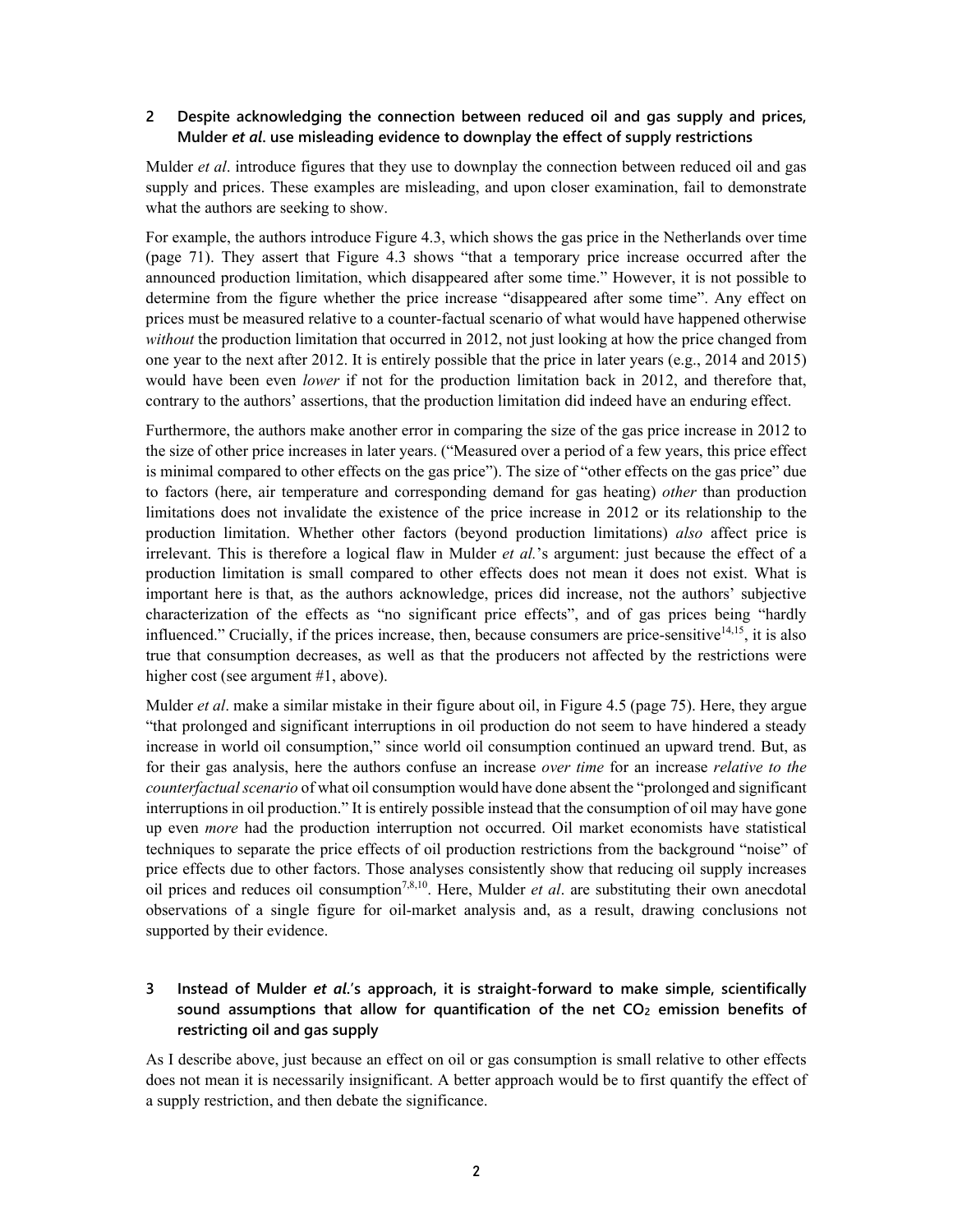Such quantification can be done using simple economic principles and models. For example, parameters called economic elasticities can be used to estimate what fraction of a quantity of oil left undeveloped will not be compensated by other producers and will therefore result in a net reduction in oil consumption. (One study, which I co-authored, found that, for each barrel of oil left undeveloped due to a supply restriction, net global oil consumption will be reduced by 0.2 to 0.6 barrels over the long term<sup>4</sup>.) Since each barrel of oil contains about 400 kg of  $CO<sub>2</sub>$ ,<sup>4,9</sup> the calculation can be very straightforward, and presented with a range of plausible results.

## **4 Mulder** *et al***. also argue that if Shell did not produce oil and gas from their existing licenses, other companies would. These arguments are incomplete and unconvincing.**

Mulder *et al.* argue that, "Should Shell receive an injunction forcing it to reduce its activities in oil and gas production, it is therefore obvious to expect that Shell will transfer its existing licences (or participations in them) to other companies or that Shell will return them to the government concerned" and, further, that the government would "allow other companies to take over the activities, for example through an auction" (page 6).

This argument is, essentially, that it makes no difference whether Shell produces from the existing license or not, because any other producer (or government) would do the exact same thing as Shell.

This argument is incomplete and unconvincing for three reasons.

First, it is not necessarily the case that, were Shell to give up its licenses, that the governments would re-issue them. For example, Shell has been active in Denmark for over a century<sup>16</sup>. In early December, however, Denmark announced it will cancel all future licensing auctions, joining France, Ireland, and New Zealand, who have made similar restrictions<sup>17</sup>. As nations pursue efforts to align their energy policies with Paris Agreement's temperature targets, therefore reaching net zero emissions by midcentury<sup>6</sup>, further efforts to limit oil and gas licensing may emerge, increasing the likelihood that, should licenses not be used soon – especially if returned to the issuing governments – then they may not be used at all.

Second, other companies may not be able to bring new oil and gas projects online for the same cost (or on the same timeline) as Shell. If other companies were not as cost-efficient as Shell in developing new projects, then those projects may be more vulnerable to oil price swings or other risks that could delay project completion. Indeed, one major oil consultancy indicates that Shell has costs below the industry average<sup>18</sup>, suggesting that, were Shell to transfer its existing licenses to another firm, the (average) result could be an increase in costs.

Third, were Shell to "receive an injunction forcing it to reduce its activities in oil and gas production", or instead choose to do so voluntarily, the action could have a broader effect on risk perceptions and the investment climate for oil and gas and, therefore, indirectly reduce oil and gas production. This increase in investment risk in the sector could be transmitted through one of several channels<sup>19</sup>, including reputational risk, litigation risk, or shareholder action, but the end result would be that the credit risk and cost of capital for the sector could increase<sup>20</sup>. An increase in cost of capital for new oil and gas projects would, through increase in project costs, then translate into decreases in oil or gas production, and then, through effects in oil and gas markets, to decreases in consumption and  $CO<sub>2</sub>$ emissions<sup>2</sup>.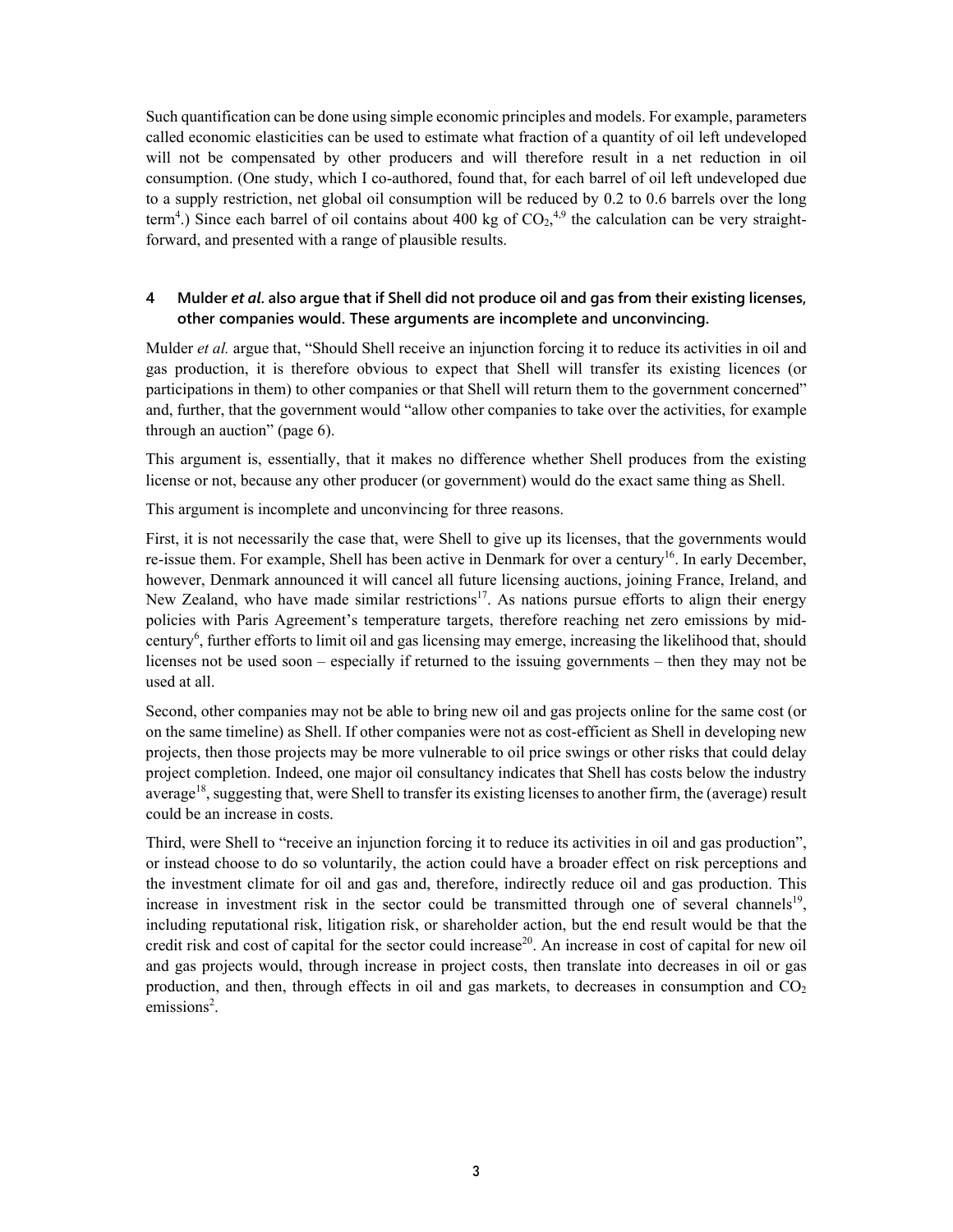### **Summary**

As I describe above, the Mulder *et al.* report makes some important observations about oil and gas markets. However, the authors also draw several questionable and misleading conclusions from the evidence they present.

A closer examination of Mulder *et al*.'s evidence suggests that restricting Shell's oil and gas production would indeed help reduce global CO<sub>2</sub> emissions. Rather than dismiss this possibility, analysts interested in the role of Shell in meeting global climate limits should instead make credible estimates of the effect of a company reducing its oil and gas production on global emissions, using simple, transparent assumptions.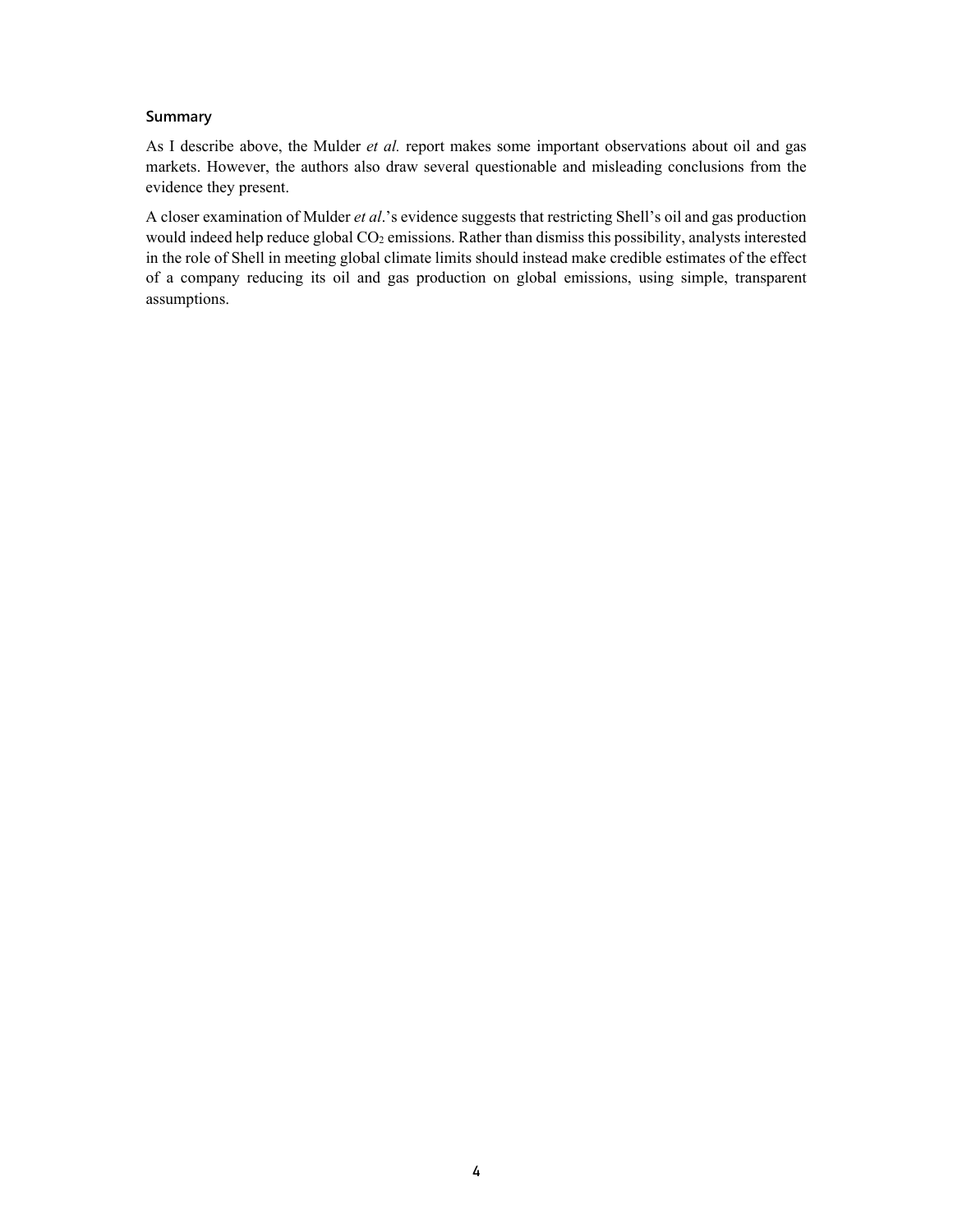#### **References**

- 1. Mulder, M., Hulshof, D., Perey, P. & Rekker, L. *Bedrijfsspecifieke beperking in exploratie en productie en het effect op het wereldwijde verbruik van fossiele energie: Een analyse toegespitst op de positie van Shell*. Translated from Dutch to English via translation software 'Deep-L Pro' http://www.rug.nl/ceer/ (2020).
- 2. Erickson, P. *et al.* Why fossil fuel producer subsidies matter. *Nature* **578**, E1–E4 (2020).
- 3. Erickson, P., Down, A., Lazarus, M. & Koplow, D. Effect of subsidies to fossil fuel companies on United States crude oil production. *Nat. Energy* **2**, 891–898 (2017).
- 4. Erickson, P., Lazarus, M. & Piggot, G. Limiting fossil fuel production as the next big step in climate policy. *Nat. Clim. Change* **8**, 1037–1043 (2018).
- 5. Erickson, P. & Lazarus, M. Would constraining US fossil fuel production affect global CO2 emissions? A case study of US leasing policy. *Clim. Change* **150**, 29–42 (2018).
- 6. SEI, IISD, ODI, E3G & UNEP. *The Production Gap: Special Report 2020*. http://productiongap.org/ (2020).
- 7. Hamilton, J. D. Understanding Crude Oil Prices. *Energy J.* **30**, 179–206 (2009).
- 8. Caldara, D., Cavallo, M. & Iacoviello, M. Oil price elasticities and oil price fluctuations. *J. Monet. Econ.* **103**, 1–20 (2019).
- 9. IPCC. *2006 IPCC Guidelines for National Greenhouse Gas Inventories*. (Institute for Global Environmental Strategies (IGES) on behalf of the Intergovernmental Panel on Climate Change, 2006).
- 10. Fæhn, T., Hagem, C., Lindholt, L., Mæland, S. & Rosendahl, K. E. Climate policies in a fossil fuel producing country: Demand versus supply side policies. *Energy J.* **38**, (2017).
- 11. Asheim, G. B. *et al.* The case for a supply-side climate treaty. *Science* **365**, 325 (2019).
- 12. Green, F. & Denniss, R. Cutting with both arms of the scissors: the economic and political case for restrictive supply-side climate policies. *Clim. Change* **150**, 73–87 (2018).
- 13. Harstad, B. Buy coal! A case for supply-side environmental policy. *J. Polit. Econ.* **120**, 77–115 (2012).